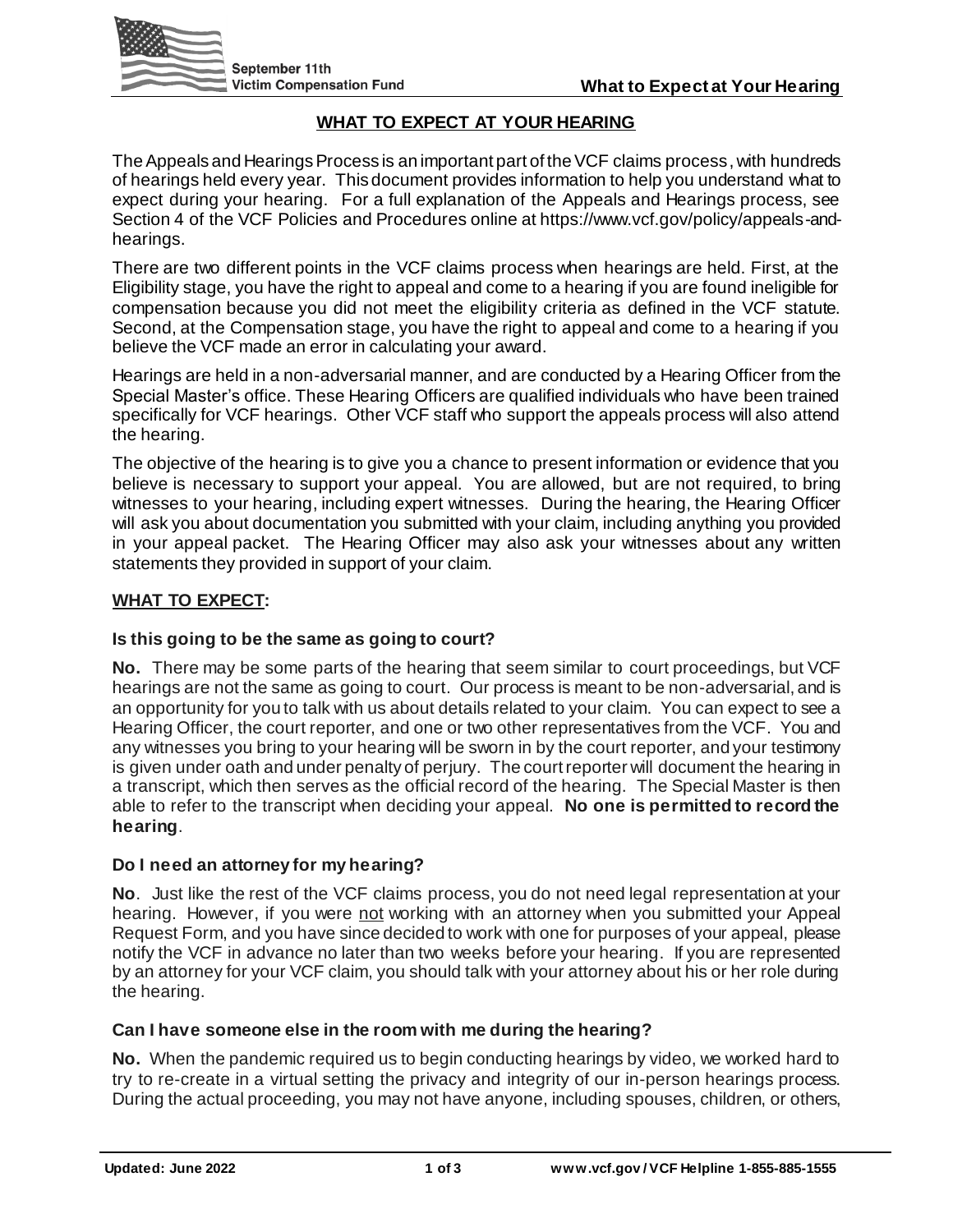

in the same room as you while you testify. If you feel you have special requirements or needs for your hearing that require someone to be with you, please inform the VCF of these needs, in writing, in advance of your hearing. You can provide that information in your Pre-Hearing Questionnaire.

# **Can I be somewhere other than my home for my hearing?**

**Yes.** You can participate in the hearing from any location where you have privacy and a strong, uninterrupted Wi-Fi signal. "Privacy" typically means somewhere you can close a door. When deciding where you will be located, keep in mind that the Hearing Officer will need to be able to see and hear you clearly. This means you need a place with good lighting and minimal background noise. The VCF expects that you will be somewhere private and safe during your hearing. For example, the VCF will not hold your hearing if you join while driving your car, or are somewhere public, such as a coffee shop or shared work space. This expectation is the same for any witnesses you bring to your hearing.

## **How long will my hearing last?**

**45-60 minutes.** You can expect your hearing to last from 30 minutes to one hour, depending on the issue(s) being discussed at the hearing and the number of witnesses.

## **Do my witnesses have to stay the whole time?**

**Yes.** The Hearing Officer typically listens to you first, and then your witnesses. You should prepare your witnesses to be available for the entire hour, even if their testimony only takes 10- 15 minutes. Once they testify, they will be dismissed and do not need to remain available for the remainder of the hearing. You should also prepare your witnesses for the possibility that their testimony may not be needed. This may happen if the Hearing Officer determines, based on what has already been said during the hearing, that a specific witness's information is no longer needed. If your witness has a time restriction and prefers to testify first, please inform the VCF in writing in advance of your hearing. The Hearing Officer may accommodate the request at his or her discretion.

## **Will I be asked questions during the hearing?**

**Yes.** The hearing is the opportunity for you to tell your story to the VCF, and to present an argument as to why you are appealing the decision. This process is non-adversarial, but the Hearing Officer will ask questions to be sure we understand everything we need to know in support of your claim. This is not a cross-examination, but more of a conversation. Below are some examples of questions you may be asked during your hearing:

#### For Eligibility Hearings:

- Where were you on September 11, 2001? If applicable, where were you on other dates you provided in your claim between September 12, 2001, through May 30, 2002?
- Who were you with when you were there?
- What were you doing when you were there?
- What sensory memories do you have from that time (smell, sight, etc.)?

## For Compensation Hearings:

- How have your conditions worsened over time?
- What medications do you take and what side effects have you had, if any?
- Have your conditions resulted in surgeries or hospitalizations?
- If applicable, how have your conditions resulted in your inability to work?